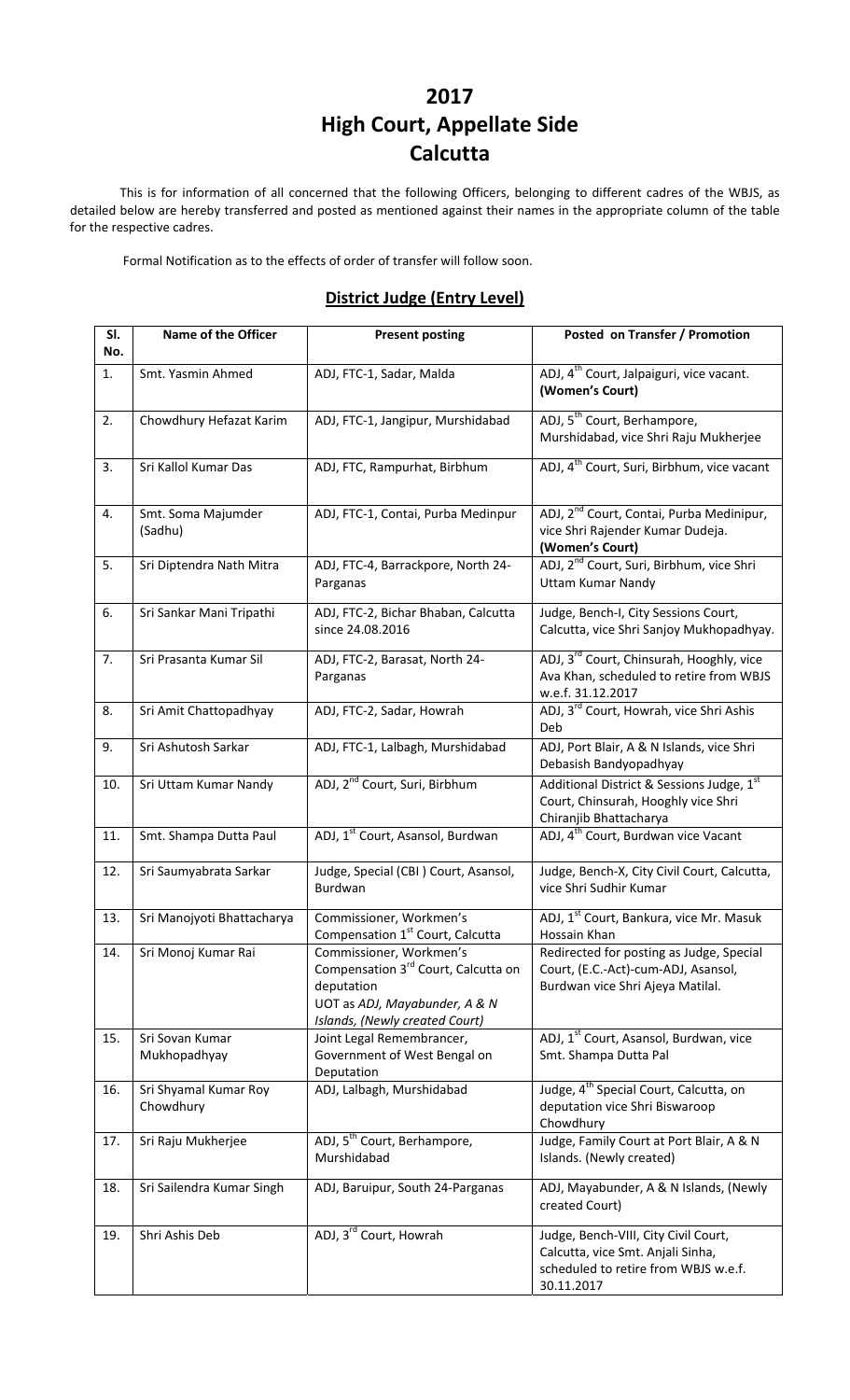| 20. | Shri Sanjoy Mukhopadhyay                | Judge, Bench-I, City Sessions Court,<br>Calcutta                                                                                                                                                    | Commissioner, Workmen's<br>compensation, 1 <sup>st</sup> Court, Calcutta, on<br>deputation vice Shri Manojyoti<br>Bhattacharya                   |
|-----|-----------------------------------------|-----------------------------------------------------------------------------------------------------------------------------------------------------------------------------------------------------|--------------------------------------------------------------------------------------------------------------------------------------------------|
| 21. | Shri Debasish<br>Bandyopadhyay          | ADJ, Port Blair, A & N Islands                                                                                                                                                                      | ADJ, 1st Court, Alipore, South 24<br>Parganas, vice vacant Court last presided<br>over Shri Surajit Dey                                          |
| 22. | Shri Masuk Hossain Khan                 | ADJ, 1 <sup>st</sup> Court, Bankura                                                                                                                                                                 | Judge, Special Court (E.C.-Act)-cum-ADJ,<br>Burdwan, vice Shri Samyajit<br>Mukhopadhyay.                                                         |
| 23. | Shri Sudhir Kumar                       | Judge, Bench-X, City Civil Court,<br>Calcutta                                                                                                                                                       | ADJ, Baruipur, South 24 Parganas, vice<br>Shri Sailendra Kumar Singh                                                                             |
| 24. | Shri Debasis Mukherjee                  | Presiding Officer, State Transport<br>Appellate Tribunal, Salt Lake                                                                                                                                 | Judge, Bench-VII, City Civil Court,<br>Calcutta, vice Shri Chakarlal Sinha                                                                       |
| 25. | Shri Chakralal Sinha                    | Judge, Bench-VII, City Civil Court,<br>Calcutta, vice Shri Debasis<br>Mukherjee                                                                                                                     | Presiding Officer, State Transport<br>Appellate Tribunal, Salt Lake, Kolkata, on<br>deputation vice Shri Debasisi Mukherjee                      |
| 26. | Shri Rajender Kumar Dudeja              | ADJ, 2 <sup>nd</sup> Court, Contai, Purba<br>Medinipur                                                                                                                                              | Judge, CBI Special Court, Asansol, on<br>deputation vice Shri Saumyabrata Sarker                                                                 |
| 27. | Shri Samyajit<br>Mukhopadhyay           | Judge, Special Court (E.C.-Act)-cum-<br>ADJ, Burdwan                                                                                                                                                | Additional District & Sessions Judge, 3rd<br>Court, Berhampore, Murshidabad vice<br>Smt. Aparajita Ghosh.                                        |
| 28. | Smt. Arti Sharma Roy                    | Additional District & Sessions Judge,<br>1 <sup>st</sup> Court, Berhampore,<br>Murshidabad.                                                                                                         | Joint Legal Remembrancer & Ex-Officio<br>Jt. Secretary to the Government of West<br>Bengal, on deputation vice Shri Sovan<br>Kumar Mukhopadhyay. |
| 29. | Smt. Aparajita Ghosh                    | Additional District & Sessions Judge,<br>3 <sup>rd</sup> Court, Berhampore,<br>Murshidabad.                                                                                                         | Additional District & Sessions Judge, 1st<br>Court, Berhampore, Murshidabad vice<br>Smt. Arti Sharma Roy. (Women's Court)                        |
| 30. | Firoza Khatoon                          | Additional District & Sessions Judge,<br>2 <sup>nd</sup> Court, Berhampore,<br>Murshidabad.                                                                                                         | ADJ, Lalbagh, Murshidabad, vice Shri<br>Shyamal Kumar Ray Chaudhuri.                                                                             |
| 31. | Shri Chiranjib Bhattacharya             | Additional District & Sessions Judge,<br>1 <sup>st</sup> Court, Chinsurah, Hooghly.                                                                                                                 | Additional District & Sessions Judge, 2 <sup>nd</sup><br>Court, Berhampore, Murshidabad vice<br>Firoza Khatoon.                                  |
| 32. | Qazi Safiur Rahaman                     | Judge, Special Court (E.C.-Act)-cum-<br>ADJ, Chinsurah, Hooghly.                                                                                                                                    | Additional District & Sessions Judge, 1st<br>Court, Serampore, Hooghly vice Shri<br>Kallol Chattopadhyay.                                        |
| 33. | Shri Kallol Chattopadhyay               | Additional District & Sessions Judge,<br>1 <sup>st</sup> Court, Serampore, Hooghly.                                                                                                                 | Judge, Special Court (E.C.-Act)-cum-ADJ,<br>Chinsurah, Hooghly vice Qazi Safiur<br>Rahaman.                                                      |
| 34. | Shri Sugato Majumar                     | Registrar General, High Court,<br>Calcutta                                                                                                                                                          | District & Sessions Judge, Howrah, vice<br>Shri Partha Sarathi Sen                                                                               |
| 35. | Shri Uday Kumar                         | Legal Advisor & Ex-Officio Joint<br>Secretary to the Govt of W.B.,<br>Department of Cooperation, on<br>deputation.                                                                                  | District & Sessions Judge, Malda, vice<br>vacant.                                                                                                |
| 36. | Shri Partha Sarathi Sen                 | District & Sessions Judge, Howrah.                                                                                                                                                                  | District & Sessions Judge, Birbhum vice<br>Shri Supratim Bhattacharya                                                                            |
| 37. | Shri Supratim Bhattacharya              | District & Sessions Judge, Birbhum.                                                                                                                                                                 | Judge, Bench-XI, City Civil Court, Calcutta,<br>vice vacant Court last presided over by<br>Shri Swapan Kumar Mahanty                             |
| 38. | Shri Avani Pal Singh                    | Registrar (Vigilance & Protocol), High<br>Court, Appellate Side, Calcutta                                                                                                                           | Judge, 7 <sup>th</sup> Industrial Tribunal, Kolkata, on<br>deputation. Vice Shri Goutam Sengupta                                                 |
| 39. | Smt. Ananya                             | Director, West Bengal Judicial                                                                                                                                                                      | District & Sessions Judge, Paschim                                                                                                               |
| 40. | Bandyopadhyay<br>Smt. Rai Chattopadhyay | Academy, Calcutta<br>Registrar (Inspection-I), High Court,                                                                                                                                          | Medinipur vice Shri Sanjit Majumder<br>District & Sessions Judge, Nadia, vice                                                                    |
| 41. | Shri Ajeya Matilal                      | Appellate Side, Calcutta<br>Judge, Special Court (E.C. Act)-cum-<br>ADJ, Asansol, Burdwan, U.O.T. as<br>Chairman, Municipal Assessment<br>Tribunal, Kolkata Municipal<br>Corporation, on deputation | vacant.<br>Registrar (Administration-II & Committee<br>Affairs), High Court, Appellate Side,<br>Calcutta                                         |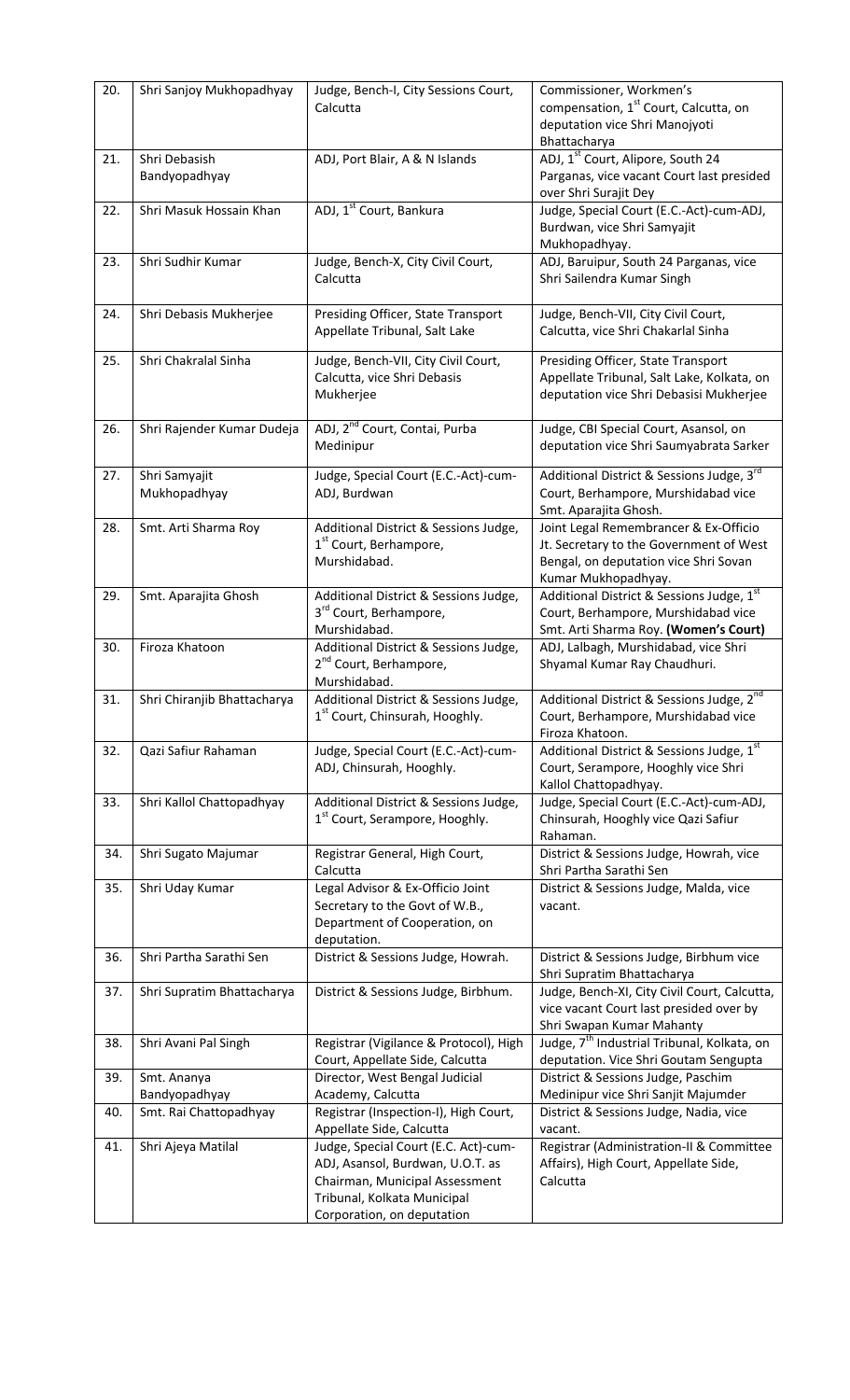| SI.<br>No. | <b>Name of the Officer</b>         | present posting                                                                     | <b>Posting on Promotion / Transfer</b>                                                                  |
|------------|------------------------------------|-------------------------------------------------------------------------------------|---------------------------------------------------------------------------------------------------------|
| 1.         | Sri Satya Arnab Ghosal             | Chief Metropolitan Magistrate,<br>Calcutta                                          | ADJ, FTC-1, Howrah vice vacant                                                                          |
| 2.         | Sri Rohan Sinha                    | CJ(SD)), 2 <sup>nd</sup> Court, Baruipur, South<br>24-Parganas                      | ADJ, FTC-2, Alipore, South 24-Parganas vice<br>vacant                                                   |
| 3.         | Sri Deepto Ghosh                   | CJM, Howrah                                                                         | ADJ, FTC-1, Burdwan vice vacant                                                                         |
| 4.         | Sri Arun Kumar Nandy               | Chief Judicial Magistrate, Bankura                                                  | ADJ, FTC-5, Barasat, North 24-Parganas vice<br>vacant                                                   |
| 5.         | Smt. Modhumita Basu                | Additional Chief Metropolitan<br>Magistrate, 1 <sup>st</sup> Court, Calcutta        | ADJ, FTC-4, Krishnanagar, Nadia vice vacant                                                             |
| 6.         | Sri Dinanath Prasad                | Chief Judicial Magistrate, Tamluk,<br>Purba Medinipur                               | ADJ, FTC-1, Tamluk, Purba Medinipur vice<br>vacant                                                      |
| 7.         | Smt. Moumita Bhattacharya          | Registrar-cum-Deputy<br>Secretary,<br>SLSA, West Bengal, on deputation              | ADJ, FTC-2, Bichar Bhavan, Kolkata vice Sri<br>Sankar Mani Tripathi, since transferred                  |
| 8.         | Sri Pinaki Mitra                   | Judicial<br>Chief<br>Magistrate,<br>Murshidabad                                     | ADJ, FTC, Katwa, Burdwan vice Kazi Abul<br>Hasem, since transferred                                     |
| 9.         | Sri Debapriya Basu                 | CJM, Jalpaiguri                                                                     | ADJ, FTC-2, Chinsurah, Hooghly vice vacant                                                              |
| 10.        | Smt. Nilanjana Chatterjee          | Judge, 1 <sup>st</sup> Labour Court, Calcutta,<br>on deputation                     | ADJ, FTC-2, Howrah vice Sri Amit<br>Chattopadhyay, since transferred                                    |
| 11.        | Sri Saugata Roy Chowdhury          | CJM, Alipore, South 24-Parganas                                                     | ADJ, FTC-2, Jalpaiguri, vice Sri Rana Dam,<br>since transferred                                         |
| 12.        | Sri Abhiram Barman                 | Chief Judicial Magistrate, Raiganj,<br><b>Uttar Dinajpur</b>                        | ADJ, FTC-2, Raiganj, Uttar Dinajpur                                                                     |
| 13.        | Sri Tikendra Narayan<br>Pradhan    | CJ(SD), 1 <sup>st</sup> Court, Berhampore,<br>Murshidabad                           | ADJ, FTC-1, Raiganj, Uttar Dinajpur vice Sri<br>Baishnab Sarkar, since transferred                      |
| 14.        | Smt. Ali Biswas (Sarkar)           | CJ(SD), 3 <sup>rd</sup> Court, Howrah                                               | ADJ, FTC-1, Contai, Purba Medinipur, vice<br>Smt. Soma Majumdar (Sadhu) since<br>transferred            |
| 15.        | Smt. Melissa Gurung                | Civil Judge (Senior Division), 5 <sup>th</sup><br>Court, Alipore, South 24-Parganas | ADJ, FTC-4, Alipore, South 24-Parganas vice<br>vacant                                                   |
| 16.        | Sri Hemanta Sinha                  | <b>Additional Chief Judicial</b><br>Magistrate, Buniadpur, Dakshin<br>Dinajpur      | ADJ, FTC-1, Islampur, Uttar Dinajpur                                                                    |
| 17.        | Sri Arup Kumar Das                 | Chief Judicial Magistrate,<br>Darjeeling                                            | ADJ, FTC-3, Basirhat, North 24-Parganas<br>vice vacant                                                  |
| 18.        | Sri Ajayendra Nath<br>Bhattacharya | Civil Judge (Senior Division),<br>Sealdah, South 24-Parganas                        | ADJ, FTC-2, Sealdah, South 24-Parganas<br>vice vacant                                                   |
| 19.        | Sri Sanjay Ranjan Paul             | Chief Judicial Magistrate, Burdwan                                                  | ADJ, FTC-2, Diamond Harbour, South 24-<br>Parganas vice Sri Bibhuti Narayan Singh,<br>since transferred |
| 20.        | Smt. Papiya Das                    | <b>Additional Chief Judicial</b><br>Magistrate, Lalbagh, Murshidabad                | ADJ, FTC-2, Barasat, North 24-Parganas vice<br>Sri Prasanta Kumar Sil, since transferred                |
| 21.        | Sri Asim Kumar Debnath             | <b>Additional Chief Judicial</b><br>Magistrate, Tufanganj, Cooch<br>Behar           | ADJ, FTC-2, Bongaon, North 24-Parganas<br>vice Sri Tapas Kumar Mitra, since<br>transferred              |
| 22.        | Sri Rajesh Tamang                  | Secretary, District Legal Services<br>Authority, Malda, on deputation               | ADJ, FTC-1, Malda vice Yasmin Ahmed,<br>since transferred                                               |
| 23.        | Sri Sanjoy Kumar Sharma            | <b>Additional Chief Judicial</b><br>Magistrate, Islampur, Uttar<br>Dinajpur         | ADJ, FTC-1, Lalbagh, Murshidabad vice Sri<br>Asutosh Sarkar, since transferred                          |
| 24.        | Sri Anuruddha Maity                | Chief Judicial Magistrate,<br>Chinsurah, Hooghly                                    | ADJ, FTC, Rampurhat, Birbhum vice Sri<br>Kallol Kumar Das, since transferred                            |
| 25.        | Sri Viswaroop Sett                 | FTC-1, Berhampore, Murshidabad                                                      | ADJ, FTC-1, Asansol, Burdwan vice Sri<br>Sougata Chakraborty, since transferred                         |
| 26.        | Sri Sujit Kumar Jha                | ADJ, FTC-2, Berhampore,<br>Murshidabad                                              | ADJ, FTC-3, Barasat, North 24-Parganas vice<br>vacant                                                   |

## **ADJ, FTC (promotional posting and transfer)**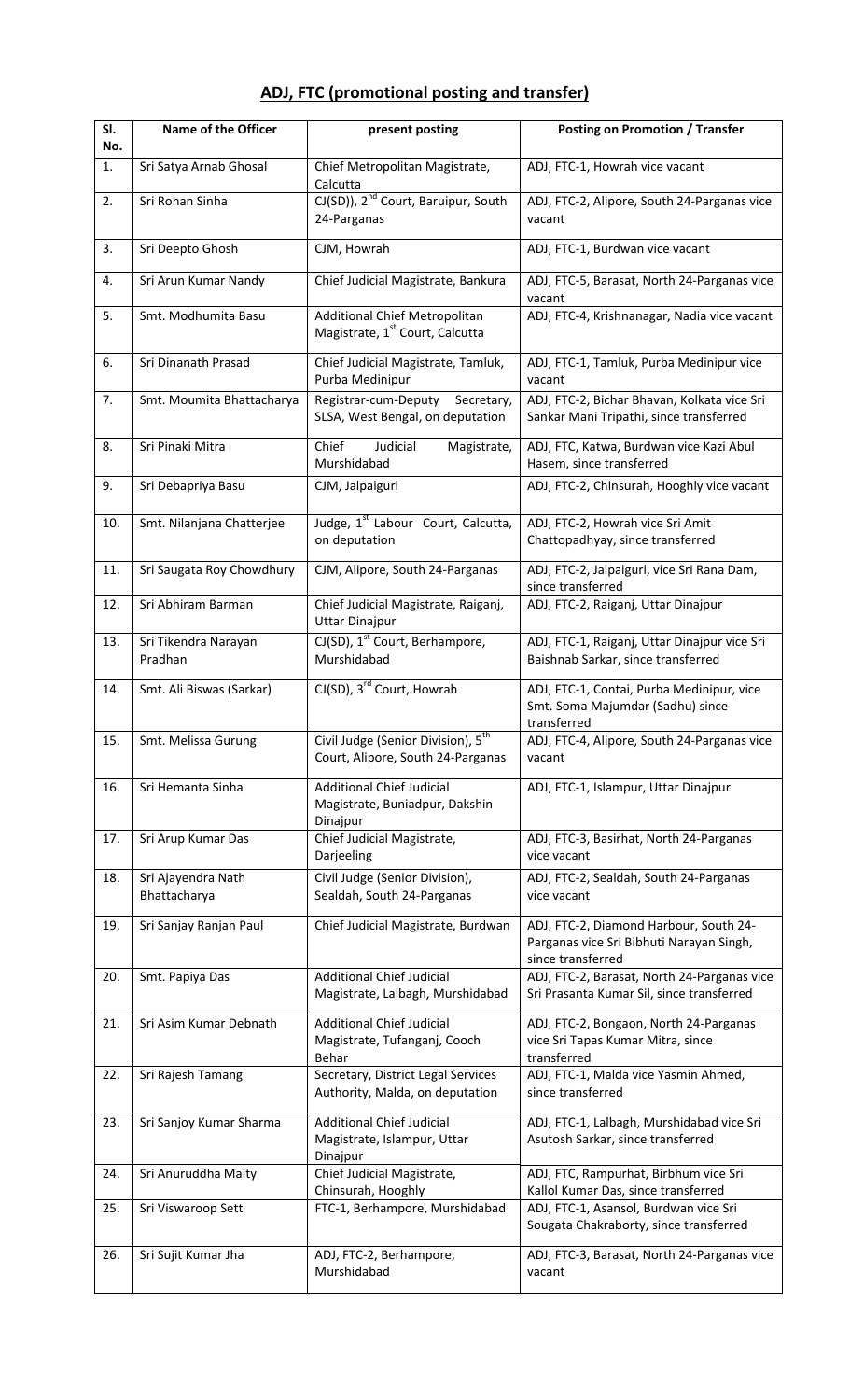| 27. | Sri Tapas Chandra Das    | ADJ, FTC-1, Kandi, Murshidabad                    | ADJ, FTC-1, Barrackpore, North 24-<br>Parganas vice vacant                                |
|-----|--------------------------|---------------------------------------------------|-------------------------------------------------------------------------------------------|
| 28. | Kazi Abul Hasem          | ADJ, FTC, Katwa, Burdwan                          | ADJ, FTC-1, Jangipur, Murshidabad vice<br>Chowdhury Hefazat Karim, since<br>transferred   |
| 29. | Sri Ananda Kumar Tewari  | ADJ, FTC-4, Barasat, N. 24-Pgs.                   | ADJ, FTC-3, Paschim Medinipur vice vacant                                                 |
| 30. | Sri Baishnab Sarkar      | ADJ, FTC-1, Raiganj, Uttar Dinajpur               | ADJ, FTC-4, Barasat, North 24-Parganas vice<br>Sri Ananda Kumar Tewari, since transferred |
| 31. | Smt. Madhumita Roy-III   | ADJ, FTC - 6, Alipore, South 24-<br>Parganas      | ADJ, FTC-2, Kandi, Murshidabad vice vacant                                                |
| 32. | Sri Anjan Kumar Sarkar   | ADJ, FTC-8, Alipore, South 24-<br>Parganas        | ADJ, FTC-1, Berhampore, Murshidabad vice<br>Sri Viswaroop Sett                            |
| 33. | Sri Saugata Chakraborty  | ADJ, FTC-1, Asansol, Burdwan                      | ADJ, FTC-2, Berhampore, Murshidabad, vice<br>Sri Sujit Kumar Jha, since transferred       |
| 34. | Sri Rana Dam             | ADJ, FTC-2, Jalpaiguri                            | ADJ, FTC-3, Alipore, South 24-Parganas vice<br>vacant                                     |
| 35. | Sri Tapas Kumar Mitra    | ADJ, FTC-2, Bongaon, North 24-<br>Parganas        | ADJ, FTC-4, Barrackpore, North 24-<br>Parganas vice Sri D.N. Mitra, since<br>transferred  |
| 36. | Sri Bihuti Narayan Singh | ADJ, FTC-2, Diamond Harbour,<br>South 24-Parganas | ADJ, FTC-3, Berhampore, Murshidabad vice<br>vacant                                        |

## **CJ(SD)/CJM/ACJM**

| SI.<br>No. | <b>Name of the Officer</b>           | present posting                                               | <b>Posting on Transfer</b>                                                               |
|------------|--------------------------------------|---------------------------------------------------------------|------------------------------------------------------------------------------------------|
| 1.         | Sri Subhajit Basu                    | ACJM, 2 <sup>nd</sup> Court, Baruipur, South 24-<br>Parganas  | CJM, Howrah vice Sri Deepto Ghosh,<br>since transferred                                  |
| 2.         | Sri Sadhan Mondal                    | CJ(SD), 1 <sup>st</sup> Court, Howrah                         | CJM, Hooghly, vice Sri Anuruddha Maity,<br>since transferred                             |
| 3.         | Smt. Sushmita Gayen<br>Mukherjee     | Judge, Bench-6, PSCC, Calcutta                                | CJ(SD), 1 <sup>st</sup> Court, Howrah, vice Sri Sadhan<br>Mondal, since transferred      |
| 4.         | Sri Pradip Kumar<br>Gangopadhyay     | CJ(SD), 9 <sup>th</sup> Court, Alipore, South 24-<br>Parganas | CJM, Alipore, South 24-Parganas vice Sri<br>Sougata Roy Chowdhury                        |
| 5.         | Sri Nirupam Kar                      | CJ(SD), Haldia, Purba Medinipur                               | CJM, Purba Medinipur vice Sri Dinanath<br>Prasad                                         |
| 6.         | Smt. Arpita Ghosh                    | ACJM, 2 <sup>nd</sup> Court, Haldia, Purba<br>Medinipur       | CJ(SD), Haldia, Purba Medinipur vice Sri<br>Nirupam Kar                                  |
| 7.         | Sri Annada Sankar<br>Mukhopadhyay    | Judge, SCC, Sealdah, South 24-<br>Parganas                    | CJM, Murshidabad vice Sri Pinaki Mitra                                                   |
| 8.         | Sri Suresh Singh                     | CJ(SD), 1 <sup>st</sup> Court, Alipore, South 24-<br>Parganas | CJM, Raiganj, Uttar Dinajpur vice Sri<br>Abhiram Barman                                  |
| 9.         | Sri Priyajit Chatterjee              | Registrar, City Civil Court, Calcutta                         | CJM, Darjeeling vice Sri Arup Kumar Das                                                  |
| 10.        | Sri Ananta Kumar Singha<br>Mahapatra | ACJM, Bishnupur, Bankura                                      | CJM, Bankura vice Sri Arun Nandy                                                         |
| 11.        | Sri Prabir Mahapatra                 | CJ(SD), Addl. Court, Sadar, Bankura                           | ACJM, Bishnupur, Bankura vice Sri<br>Ananta Kumar Singha Mahapatra                       |
| 12.        | Sri Arindam Datta                    | Secretary, DLSA, Darjeeling                                   | Registrar-cum-Deputy Secretary, SLSA,<br>Calcutta vice Smt. Moumita Bhattacharya         |
| 13.        | Sri Lilamoy Mondal                   | Registrar, City Sessions Court,<br>Calcutta                   | CJ(SD), Sealdah, South 24-Parganas vice<br>Sri Ajayendra Nath Bhattacharya               |
| 14.        | Sri Biswanath Pramanik               | CJ(SD), Balurghat, Dakshin Dinajpur                           | ACJM, Buniadpur, Dakshin Dinajpur vice<br>Sri Hemanta Sinha                              |
| 15.        | Smt. Aparna Chaudhuri                | CJ(SD), 2 <sup>nd</sup> Court, Asansol, Burdwan               | CJ(SD), Balurghat, Dakshin Dinajpur vice<br>Sri Biswanath Pramanik                       |
| 16.        | Sri Ratan Kumar Gupta                | ACJM, Asansol, Burdwan                                        | CJM, Burdwan vice Sri Sanjay Ranjan Pal,<br>since transferred                            |
| 17.        | Sri Sandip Chakrabarti               | ACJM, Barasat, North 24-Parganas                              | ACJM, Asansol, Burdwan vice Sri Ratan<br>Kumar Gupta, since transferred                  |
| 18.        | Sri Anan Chattopadhyay               | CJ(SD), 1 <sup>st</sup> Court, Sadar, Hooghly                 | Registrar, City Civil Court, Calcutta vice<br>Sri Priyajit Chatterjee, since transferred |